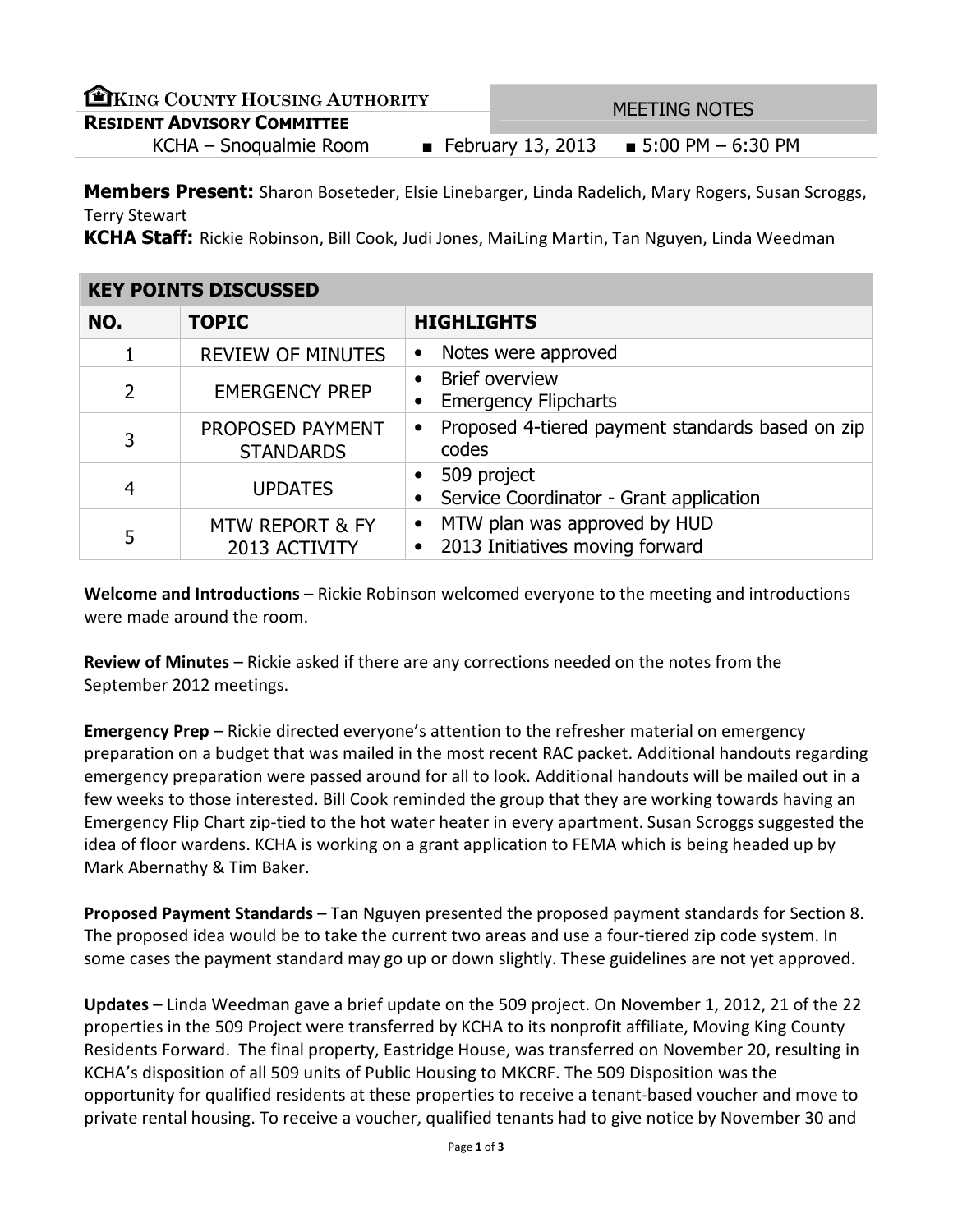apply for the voucher by year end. 287 of 482 qualified tenants (60%) gave notice by the deadline. By mid-January, 260 (54%) of those residents had been issued tenant-based vouchers and 124 (26%) had located a unit. Once a resident receives a voucher, they have six months to find and relocate to new housing, so this phase of the 509 Project is expected to continue through July 2013. At that time, we expect to review information on the movement of these families and the primary reasons they chose to move which we can share at the next RAC meeting.

Lastly, Resident Services has applied for a ROSS grant for a Service Coordinator. If granted, the service coordinator will work with residents at Valli Kee and Cascade and the position will be contracted to ReWA.

MTW Update – Judi Jones reported that the 2013 MTW plan was approved by HUD. The following 2013 initiatives are moving forward are as follows:

- 1. Passage Point Conditional Housing
	- $\checkmark$  Passage Point is a development in Maple Valley that is currently used for inmates that have recently been released and who are trying to reunite with their children while working with service providers and attending job training. Upon completion of predetermined steps and criteria outlined, these previous inmates may qualify for a transfer into public housing when they would not necessarily pass a criminal background check.
- 2. Rent Reform
	- $\checkmark$  Proposed revision of rent policies for "Mixed Family" Households would assign additional rent due on a per person basis for each non-documented resident (proposed \$75-100+)
	- $\checkmark$  Proposed revision to require an interim review when household income rises above an established level and/or when income has decreases through fault of the tenant (i.e tenant quits job)
- 3. KCHA has three categories: Disabled, Near Elderly (ages 55-61), and Elderly (62+) which is problematic for housing staff. KCHA is looking at merging the Nearly Elderly and Elderly categories to simplify the process.

Judi continues to work on the 2012 MTW Report and should be available by the next RAC meeting in June or July.

Other Business – Linda Radelich asked about having water barrels being provided at Burndale Homes. Rickie will follow-up with the new property manager, DeMarcus. Sharon Bosteder brought up concerns about resident safety with the recent events at Mardi Gras. Unfortunately, the eviction process is determined by the court process. There was a suggestion to hold community-wide mental health trainings with residents. Bill Cook suggested the best course of action is to contact the property manager and have public housing work with the other resident.

KCHA is federal property and is ruled by federal law so therefore marijuana smoking is still not allowed plus non-smoking policy extends to marijuana smoking as well. Terry Stewart requested "No smoking" signs in stairwells.